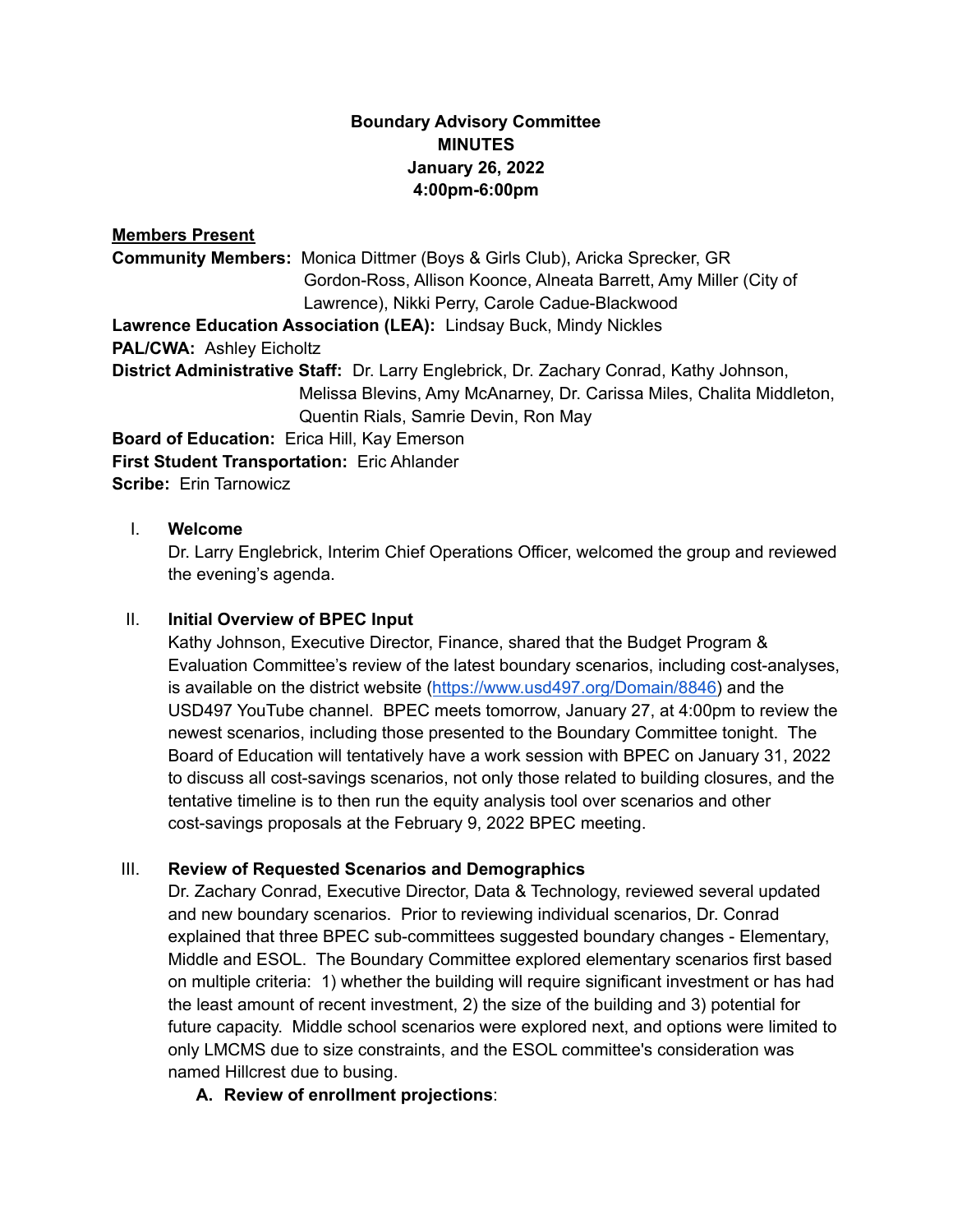- a. Dr. Conrad reviewed a 20-year enrollment history from 2000-2001 through this school year and reiterated that funding is and has been based on these numbers. While some years show enrollment growth (i.e., 2015-2016), the overall trend is downward and was downward pre-pandemic. If one looks at grade cohorts and follows them from kindergarten to twelfth grade, the majority of any population gains are seen in 7th and 9th grades. Overall, though, the kindergarten class sizes remain relatively stable and carry through to twelfth grade.
- b. Dr. Conrad also reviewed live birth data for the county, as there is a moderate-to-strong correlation between live births and school enrollment five years later. In the data, he notes that as births decrease, so do the number of kindergarteners and thus, enrollment projections. Dr. Conrad is confirming with the state that live birth data is connected to the address at which the family resides and not where the birth takes place.

## **B. Pinckney scenario:**

- a. This scenario modifies boundaries to move Broken Arrow and Pinckney students to surrounding schools. Broken Arrow was selected because it needs significant investment and did not have an extensive renovation as part of the 2013 Bond; Pinckney was selected due to its size and capacity (i.e., under 350 students). The scenario was not initially reviewed in depth due to 'messy' boundaries; however, it was brought back for review to ensure the committee considers all options.
- b. Changes: Pinckney transfers would return to home schools; boundary changes would send students to four schools:
	- i. Woodlawn Woodlawn would be over the 85% threshold
	- ii. Cordley Cordley would be over 85% threshold
	- iii. Hillcrest Hillcrest would still have capacity
	- iv. New York New York would still have capacity; New York students would need to travel through Woodlawn or Cordley district to get to New York
- c. Discussion: Students could not go to Sunset Hill, Deerfield or Hillcrest due to capacity issues resulting from other boundary changes. Many students moved to New York are within 2.5 miles and would need to walk.

### **C. Updated LMCMS scenario:**

- a. In this scenario, LMCMS was selected based on size and capacity (only possible option).
- b. Changes:
	- i. Broken Arrow students will shift to Schwegler with space in Schwegler created via other boundary shifts in adjacent schools
	- ii. Moved additional students from LMCMS to West MS West MS would be over 85% threshold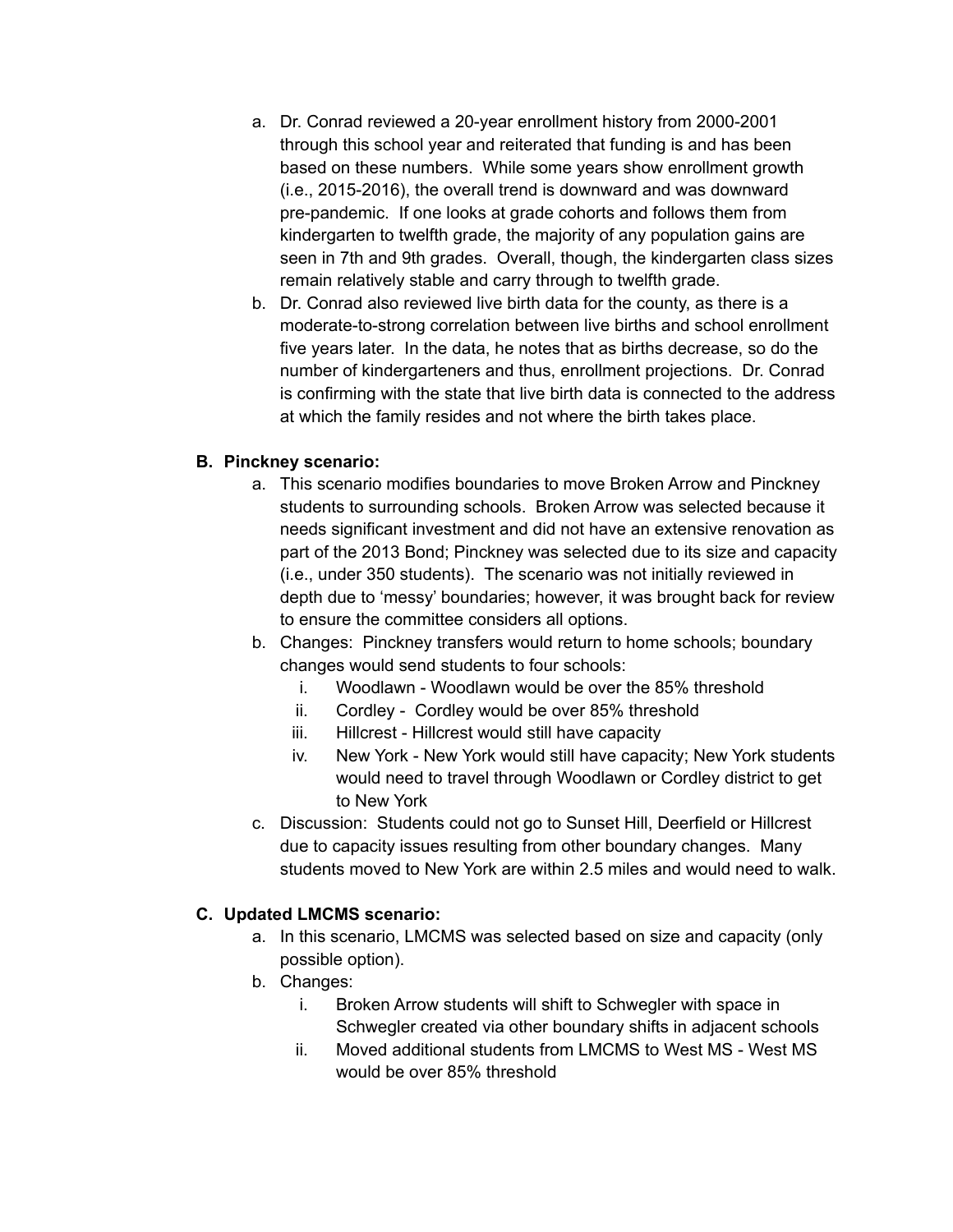- iii. Moved additional students from West MS to Southwest MS Southwest MS would be over 85% threshold
- iv. Billy Mills MS would expand into Broken Arrow, to include most of LMCMS students - Billy Mill MS + Broken Arrow combination would be under capacity
- c. Discussion: Additional transportation would likely be necessary and additional transportation costs would reduce cost-savings. This, and all boundary shifts, could lead to changes in crossing guard placement and/or availability. Crossing guards are a city expense, but the district works with the city on Safe Routes for Schools to determine need and placement.

# **D. Updated Hillcrest scenario:**

- a. The ESOL sub-committee recommends maintaining cluster sites rather than redistributing students throughout the district as this would not produce budget-savings, as confirmed by BPEC; additional factors weighing into the maintenance of current inclusive model of instruction/support for students who are culturally & linguistically diverse (CLD) include:
	- i. Providing students that are CLD with equitable access grade-level content
	- ii. Normalizing a biography-driven CLD student experience (i.e., avoiding stigmas)
	- iii. Ensuring family and community support that is reflective and inclusive of its CLD families
	- iv. Maximizing support staff impact
	- v. Maintaining our staff ability to have a high impact through board-approved ESOL staffing ratios comparable to surrounding districts
- b. Changes:
	- i. ESOL Hillcrest students moved into four cluster sites: Sunset Hill, Schwegler, Sunflower and Cordley. In order for this to occur, other moves would also need to take place:
		- 1. Some Sunset Hill students would move to Quail Run to create space
		- 2. Some Quail Run students would move to Langston Hughes to create space
		- 3. Some students would move to Pinckney
- c. Transportation costs in this scenario would decrease, as students who don't qualify for transportation are able to get on busses already slated to pick up students who do qualify
- d. Discussion: Families do not choose to send students to cluster sites for a variety of reasons, including not wanting to leave their neighborhood school.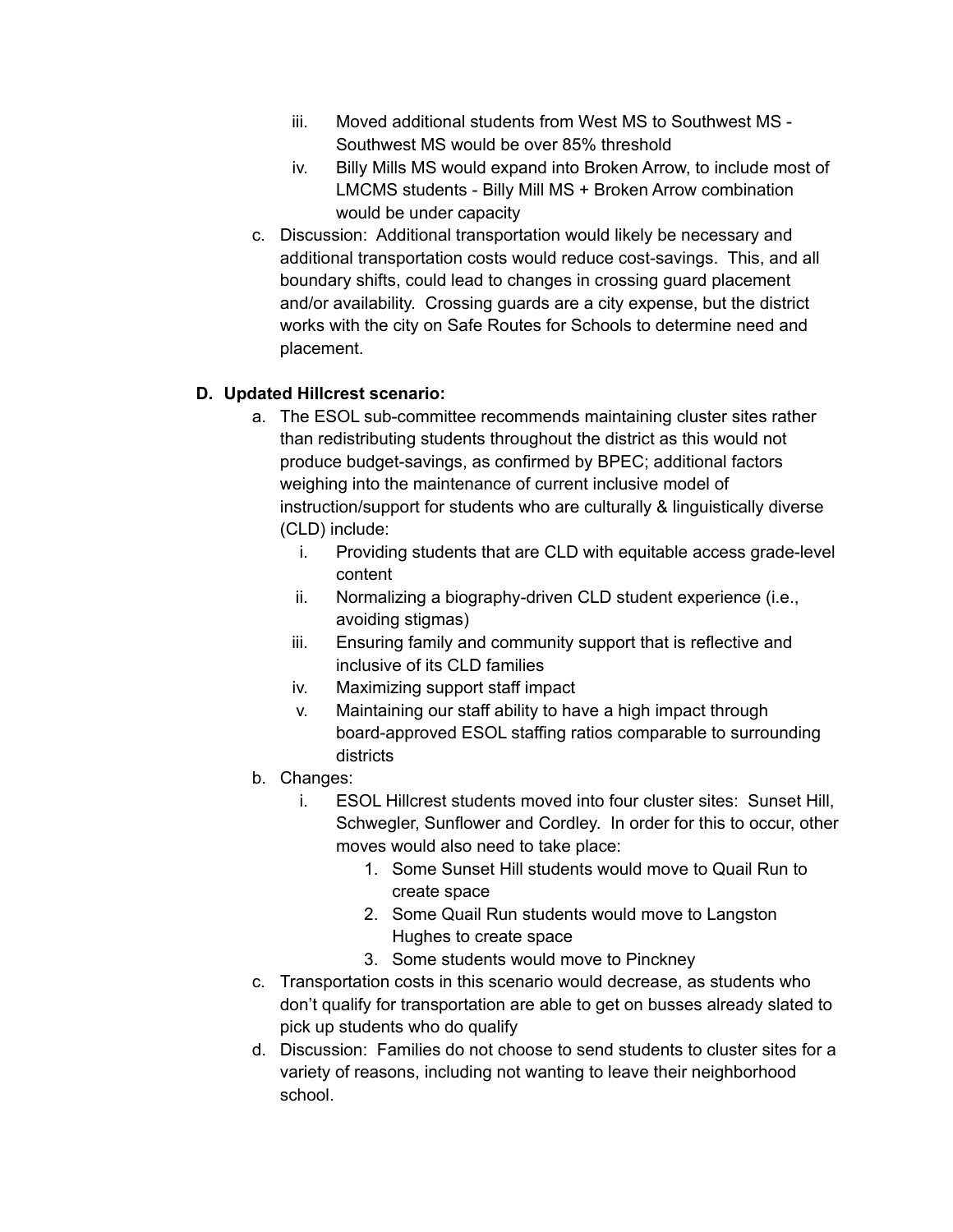# **E. Broken Arrow singleton scenario:**

- a. This scenario looks only at closing Broken Arrow without additional moves and was chosen because it has a capacity at or under 350 students. A preliminary look at transportation time (driving, not bussing) shows an increase by 1-2 minutes and nearly zero change in mileage. First Student is still running bussing scenarios.
- b. Changes:
	- i. Move students from Quail Run to Langston Hughes
		- ii. Move students from Sunflower to Quail Run
	- iii. Move students from Schwegler to Sunflower
	- iv. Move all of Broken Arrow into Schwegler, including students who live rurally

# **F. Woodlawn singleton scenario:**

- a. This scenario looks only at closing Woodlawn without additional moves and was chosen because it has a capacity at or under 350 students.
- b. Changes:
	- i. Move students north of Locust and Maple to Pinckney
	- ii. Move students south of Locust and Maple to New York
	- iii. Move some New York students to Cordley

# **G. Pinckney singleton scenario:**

- a. This scenario looks only at closing Pinckney without additional moves and was chosen because it has a capacity at or under 350 students.
- b. Changes:
	- i. Move student to New York, Hillcrest, Woodlawn and Deerfield
	- ii. Move some students from Hillcrest to Sunset Hill (non-ESOL)

# **H. New York singleton scenario:**

- a. This scenario looks only at closing New York without additional moves and was chosen because it has a capacity at or under 350 students.
- b. Changes:
	- i. Move students to Pinckney and Cordley
	- ii. Move some students from Cordley to Schwegler

# **I. Review of F/R lunch and Race/Ethnicity by building:**

- a. Dr. Conrad reviewed, for each scenario, the F/R lunch count and Race/Ethnicity of each building and any changes that would occur with shifting students. In each scenario, no significant change to demographic is seen.
- b. Dr. Conrad reminded members that the free and reduced count was difficult to obtain this year due to a process change instituted by the state and the pandemic. The district has and will continue to mail home paper